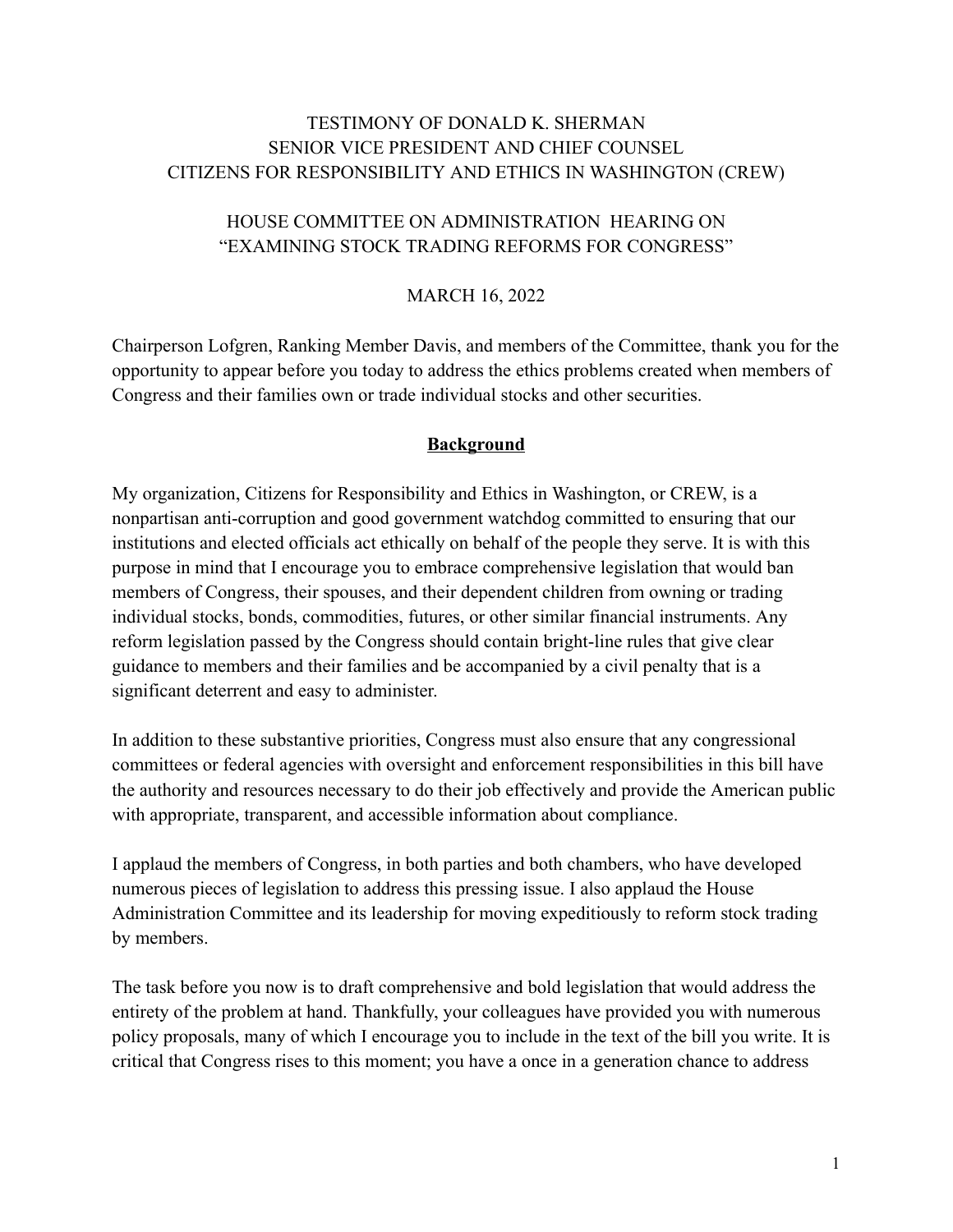financial conflicts of interest in the legislative branch of our government, and ameliorate the public crisis of confidence in government that they create.

## **Congressional Stock Trading Undermines Ethics and Policy Making**

The threat posed by members of Congress owning and trading individual securities is not theoretical; it undermines the critical work of the entire federal government. At the beginning of the pandemic, a moment when public confidence in our institutions of government was critical, Congress was rocked by a scandal involving concerns about members trading individual stocks as Congress was receiving non-public information about the threat of COVID-19.<sup>1</sup> On March 19, 2020, *ProPublica* broke the news that Sen. Richard Burr (R-NC) had sold between \$628,000 and \$1.72 million in stock holdings in 33 separate transactions on February 13, 2020, two weeks before the U.S. markets crashed more than 8% on February 28, 2020.<sup>2</sup> Two other Senators, Dianne Feinstein (D-CA) and James Inhofe (R-OK), made trades that also drew scrutiny.<sup>3</sup>

Around the same time, other media<sup>4</sup> outlets<sup>5</sup> revealed that then-Sen. Kelly Loeffler (R-GA) and her spouse had sold up to \$3.1 million of individual securities starting on January 24, 2020, the day after she received a confidential briefing on the novel coronavirus.<sup>6</sup> In that period Loeffler and her spouse also purchased between \$100,000 and \$250,000 worth of shares of the technology company Citrix, which is primarily known for its teleworking software.<sup>7</sup> Then-Sen.

<sup>1</sup> Robert Faturechi and Derek Willis, "Senator Dumped Up to \$1.7 Million of Stock After Reassuring Public About Coronavirus Preparedness," *ProPublica*, Mar. 19, 2020, available at

[https://www.propublica.org/article/senator-dumped-up-to-1-7-million-of-stock-after-reassuring-public-about-corona](https://www.propublica.org/article/senator-dumped-up-to-1-7-million-of-stock-after-reassuring-public-about-coronavirus-preparedness) [virus-preparedness.](https://www.propublica.org/article/senator-dumped-up-to-1-7-million-of-stock-after-reassuring-public-about-coronavirus-preparedness)

<sup>2</sup> Covid-19 Event Timeline: How Covid-19 Virus Events Impacted the S&P 500, Valuation Research Services, [https://www.valuationresearch.com/pure-perspectives/covid-19-event-timeline/.](https://www.valuationresearch.com/pure-perspectives/covid-19-event-timeline/) The U.S. stock markets began their Covid-19-linked crash on February 20, 2020, a week after Sen. Burr's sell-off. *See*

[https://finance.yahoo.com/quote/%5EDJI/history?period1=1577836800&period2=1585353600&interval=1d&filter=](https://finance.yahoo.com/quote/%5EDJI/history?period1=1577836800&period2=1585353600&interval=1d&filter=history&frequency=1d&includeAdjustedClose=true) [history&frequency=1d&includeAdjustedClose=true](https://finance.yahoo.com/quote/%5EDJI/history?period1=1577836800&period2=1585353600&interval=1d&filter=history&frequency=1d&includeAdjustedClose=true).

<sup>&</sup>lt;sup>3</sup> Eric Lipton and Nicholas Fandos, "Senator Burr Sold a Fortune in Stocks as GOP Played Down Coronavirus Threat," *New York Times*, Mar. 19, 2020,

<https://www.nytimes.com/2020/03/19/us/politics/richard-burr-stocks-sold-coronavirus.html>.

<sup>4</sup> Christina Wilkie, "Two GOP senators face questions over stock sales ahead of the market's coronavirus slide," *CNBC*, Mar. 20, 2020,

<https://www.cnbc.com/2020/03/20/senators-face-questions-over-stock-sales-before-the-coronavirus-slide.html>

<sup>5</sup> Lachlan Markay, William Bredderman, and Sam Brodey, "Sen. Kelly Loeffler Dumped Millions in Stock After Coronavirus Briefing," *The Daily Beast*, Mar. 20, 2020,

[https://www.thedailybeast.com/sen-kelly-loeffler-dumped-millions-in-stock-after-coronavirus-briefing.](https://www.thedailybeast.com/sen-kelly-loeffler-dumped-millions-in-stock-after-coronavirus-briefing)

<sup>6</sup> United States Committee on Health, Education, Labor, and Pensions, "Senate Health Committee Announces Briefing to Update Senators on Coronavirus," Press Release of Jan. 23, 2020,

[https://www.help.senate.gov/chair/newsroom/press/senate-health-committee-announces-briefing-to-update-senators](https://www.help.senate.gov/chair/newsroom/press/senate-health-committee-announces-briefing-to-update-senators-on-coronavirus)[on-coronavirus.](https://www.help.senate.gov/chair/newsroom/press/senate-health-committee-announces-briefing-to-update-senators-on-coronavirus)

<sup>7</sup> Markay, Bredderman, and Brodey.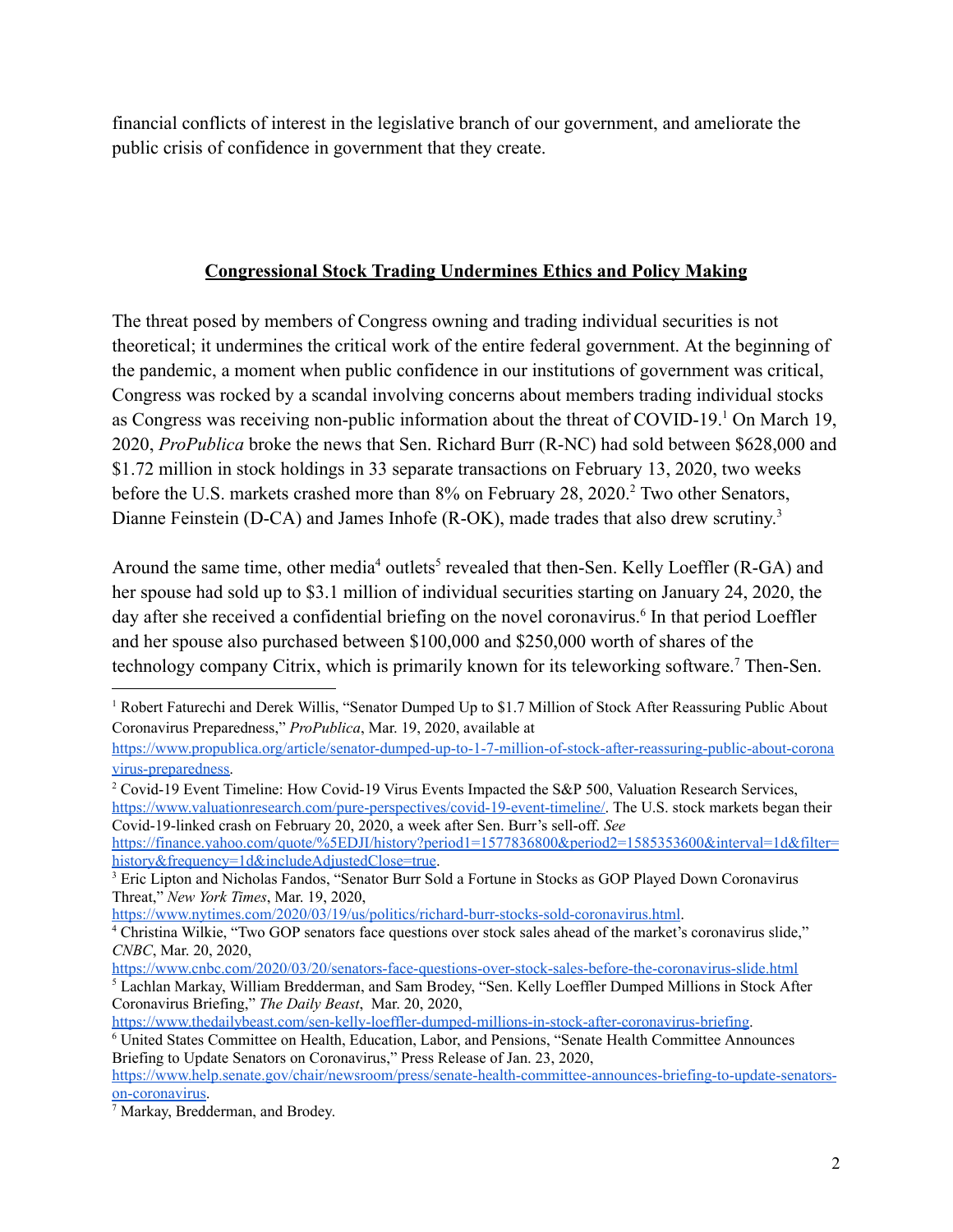David Perdue (R-GA) also purchased shares in companies that stood to benefit from the pandemic, including, for example, up to \$260,000 worth of shares of Pfizer between February 26 and 28, 2020, the middle of the market downturn.<sup>8</sup> Both Senators were dogged by allegations of ethical misconduct and lost their bids for re-election less than a year later.

While these Senators' transactions were deeply problematic, as CREW explained in a letter to the Senate Select Committee on Ethics,<sup>9</sup> their impact was far greater than their legal and political fallout: they conveyed to the public the impression that their representatives were profiting off their positions. And in doing so, they diminished the public's trust in their government and undermined the institutions tasked with responding to an unprecedented crisis of public health at the worst possible time.<sup>10</sup>

# **The Current Legal Regime is Inadequate to Track or Deter Misconduct**

There could not be a better example of the real-world consequences of members of Congress trading or owning individual stocks, bonds, or other similar financial instruments. But it is by no means the only, or even the most problematic instance. *Business Insider* revealed, for example, that in 2020, at least 75 members of Congress owned shares in companies such as Pfizer, Moderna and Johnson & Johnson, that made COVID-19 vaccines, treatments, and tests.<sup>11</sup> These members were asked, repeatedly, to vote on legislation that had a direct impact on these companies' share price. Perhaps even more troubling, recent reporting indicates that at least 15 members of Congress who sat on House and Senate committees that oversee US military policy, had "financial ties to prominent defense contractors that together were worth nearly \$1 million in

<https://campaignlegal.org/update/congressional-stock-trading-during-pandemic-diminishes-public-trust>.

<sup>8</sup> Stephanie Saul, Kate Kelly and Michael LaForgia, "2,596 Trades in One Term: Inside Senator Perdue's Stock Portfolio," *New York Times*, Dec. 2, 2020,

<https://www.nytimes.com/2020/12/02/us/politics/david-perdue-stock-trades.html>.

<sup>9</sup> Citizens for Responsibility and Ethics in Washington, *Letter to the Senate Select Committee on Ethics Requesting an Investigation of Sens. Richard Burr and Kelly Loef ler*, Mar. 20, 2020,

[https://www.citizensforethics.org/wp-content/uploads/legacy/2020/03/2020-3-20-Burr-and-Loeffler-insider-trading.p](https://www.citizensforethics.org/wp-content/uploads/legacy/2020/03/2020-3-20-Burr-and-Loeffler-insider-trading.pdf) [df](https://www.citizensforethics.org/wp-content/uploads/legacy/2020/03/2020-3-20-Burr-and-Loeffler-insider-trading.pdf). The Department of Justice has since closed its investigation into potential insider trading. *See* Ryan Lucas, "Justice Department Closes Investigations of 3 Senators; Burr Inquiry Continues," *National Public Radio*, May 26, 2020,

[https://www.npr.org/2020/05/26/862692569/justice-department-closes-investigations-of-3-senators-burr-inquiry-con](https://www.npr.org/2020/05/26/862692569/justice-department-closes-investigations-of-3-senators-burr-inquiry-continues) [tinues,](https://www.npr.org/2020/05/26/862692569/justice-department-closes-investigations-of-3-senators-burr-inquiry-continues) and Vanessa Romo, "DOJ Drops Insider Trading Investigation of Sen. Richard Burr," *National Public Radio*, Jan 19, 2021,

<https://www.npr.org/2021/01/19/958622574/doj-drops-insider-trading-investigation-into-sen-richard-burr>.

<sup>&</sup>lt;sup>10</sup> Kedric Payne, Delaney Marsco, and Sophia Gonsalves-Brown, "Congressional Stock Trading During Pandemic Diminishes Public Trust," *Campaign Legal Center*, Apr. 28, 2020,

<sup>&</sup>lt;sup>11</sup> Camila DeChalus , Kimberly Leonard, Warren Rojas, and Madison Hall, "As the pandemic raged, at least 75 lawmakers bought and sold stock in companies that make COVID-19 vaccines, treatments, and tests," *Business Insider*, Dec. 13, 2021,

[https://www.businessinsider.com/lawmakers-bought-sold-covid-19-related-stocks-during-pandemic-2021-12.](https://www.businessinsider.com/lawmakers-bought-sold-covid-19-related-stocks-during-pandemic-2021-12)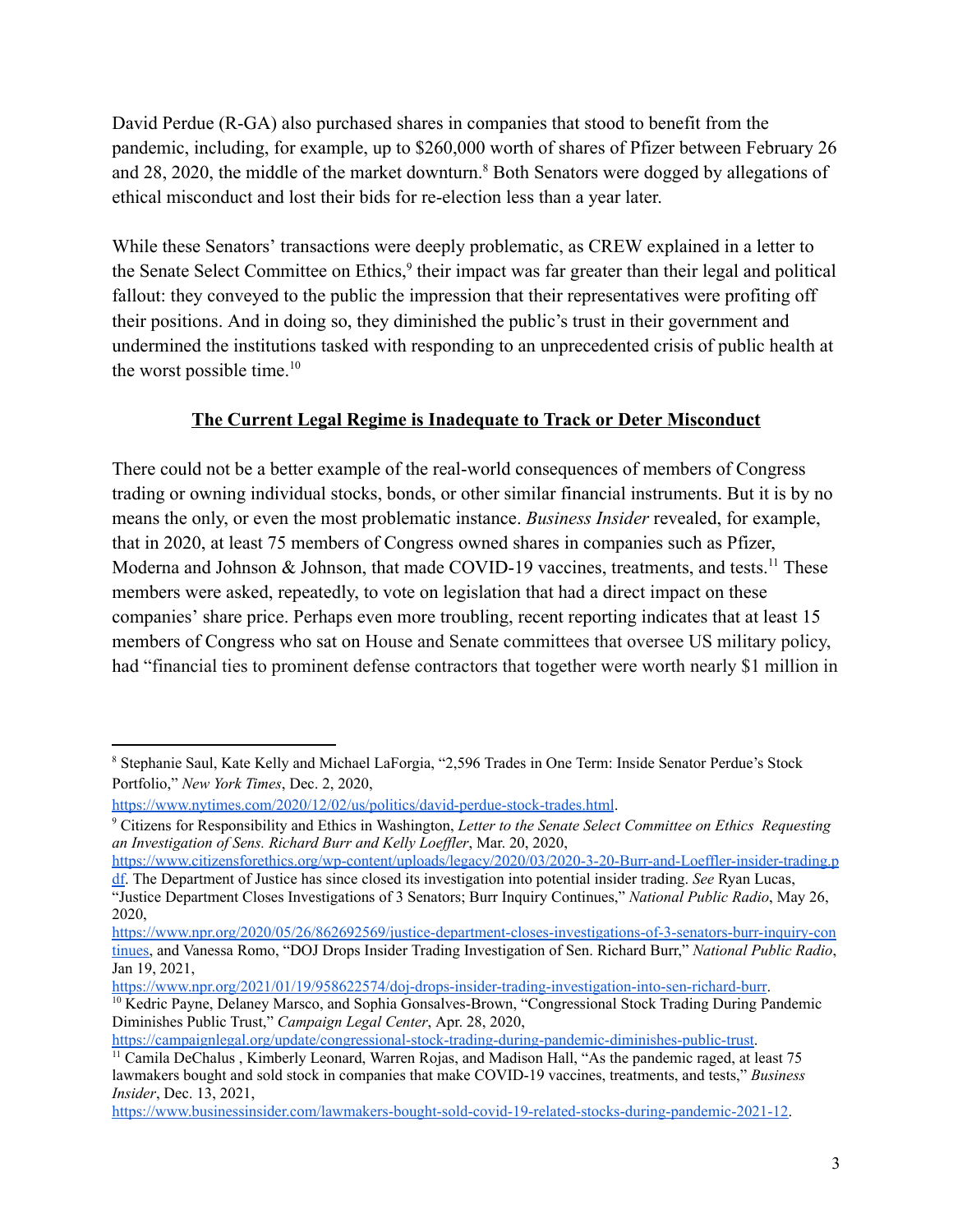2020."<sup>12</sup> While some of the members reported divesting from owning individual stocks, these facts are both egregious and, sadly, unremarkable.

These very public instances where members' individual stock holdings created conflicts of interest demonstrate the weakness of the current legal regime. The STOCK Act, passed in 2012 to bar members from trading on non-public information gained through their government jobs, give the public some insight into member finances--and to punish members who failed to disclose their holdings and transactions--has failed to deter unethical behavior. It has repeatedly proven unwieldy and hard to enforce. A recent *Business Insider* report revealed that 57 members of Congress recently violated the Act.<sup>13</sup> Exposing these violations was only possible because of rigorous research conducted by media outlets and good government groups, because the access to periodic transaction reports, financial disclosures, and other documents is onerous and expensive for members of the general public. Congress's credibility suffers a death by a thousand cuts thanks to the constant reports of STOCK Act violations. Reform is necessary to address a deficient compliance, transparency, and enforcement regime.

In the decade since the STOCK Act was enacted, there have also been significant changes in the way Congress operates that give individual members even greater ability to impact the market. Members of Congress now have a much larger presence on social media, powerful platforms that can reach millions of Americans. A member can impact corporate stock prices with a single post or tweet. A 2020 Pew Research Center study found that while "a small group of lawmakers with extremely large followings dominate the congressional social media narrative … Congress as a whole produces a vast amount of social media content each month."<sup>14</sup>

Since 2012, Congress has also expanded the power of committee chairs to issue unilateral subpoena authority to compel testimony and information, which has been the source of significant attention from the legal community in advising corporate clients.<sup>15</sup> In recent years, many members have also conducted oversight as Ranking Members<sup>16</sup> or from their individual

[https://www.businessinsider.com/congress-stock-act-violations-senate-house-trading-2021-9.](https://www.businessinsider.com/congress-stock-act-violations-senate-house-trading-2021-9)

[https://www.pewresearch.org/internet/2020/07/16/congress-soars-to-new-heights-on-social-media/.](https://www.pewresearch.org/internet/2020/07/16/congress-soars-to-new-heights-on-social-media/)

<sup>&</sup>lt;sup>12</sup> Warren Rojas, Camila DeChalus, Kimberly Leonard, and Dave Levinthal, "At least 15 lawmakers who shape US defense policy have investments in military contractors," *Business Insider*, Dec. 13, 2021,

[https://www.businessinsider.com/congress-members-are-trading-defense-stocks-while-shaping-military-policy-2021](https://www.businessinsider.com/congress-members-are-trading-defense-stocks-while-shaping-military-policy-2021-12)  $-12.$ 

<sup>&</sup>lt;sup>13</sup> Dave Levinthal, "57 members of Congress have violated a law designed to stop insider trading and prevent conflicts-of-interest," *Business Insider*, Feb. 15, 2022,

<sup>&</sup>lt;sup>14</sup> Patrick Van Kessel, Regina Widjaya, Sono Shah, Aaron Smith, and Adam Hughes, "Congress Soars to New Heights on Social Media," *Pew Research*, Jul. 16, 2020,

<sup>15</sup> Jamie Gorelick and Benjamin A. Powell, "Expanded Subpoena Powers in New Congress," *WilmerHale Client Alert*, Jan. 20, 2015,

[https://www.wilmerhale.com/en/insights/client-alerts/expanded-subpoena-powers-in-new-congress.](https://www.wilmerhale.com/en/insights/client-alerts/expanded-subpoena-powers-in-new-congress)

<sup>16</sup> *See*, *e.g.*, United States Senate Committee on Homeland Security and Government Affairs, "Rising Emergency Room Costs in Missouri is Focus of McCaskill Inquiry," Press Release of Sep. 25, 2017,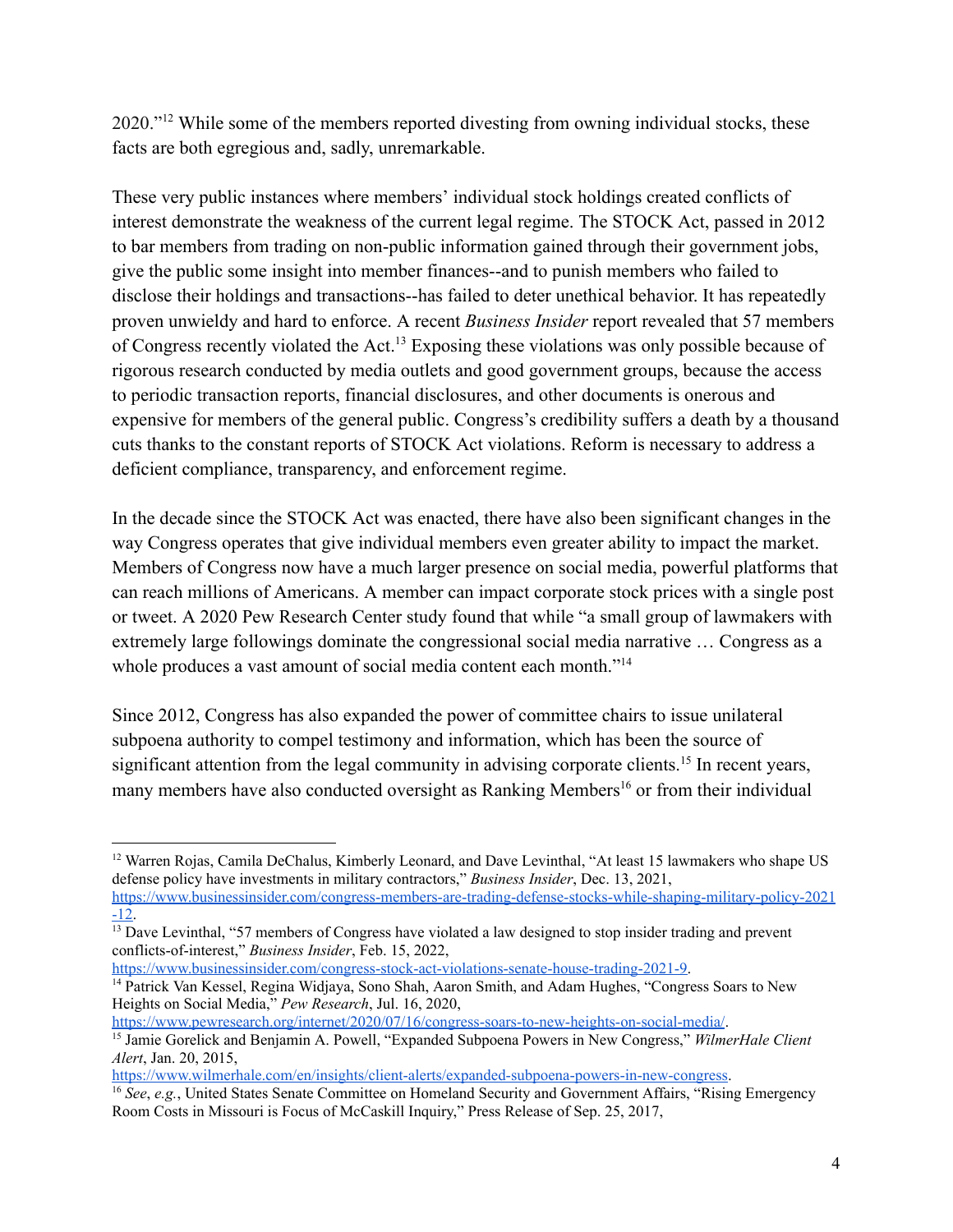offices,<sup>17</sup> and have added oversight staff to their personal office staff.<sup>18</sup> While these practices bolster Congress's ability to conduct accountability and oversight, they also expand each members' ability to influence the market.

Congress must adjust its rules to keep up with these developments.Without Congressional action, the routine crises of public confidence that result from STOCK Act violations and allegations that members of Congress are overseeing industries where they have a direct financial interest based on their stock portfolio will continue to happen. And the toll they take on our government will only increase.

Let me be perfectly clear: while it is understandable that some members may have concerns about the impact of these reforms on their own portfolios or their families' interests, they also need to remember that public service is a public trust. While some members may be worried about the nuisance of these measures, or the impact they may have on their dependent children's trust structures, these concerns do not trump the public's right to know, with certainty, that the people they choose to write their laws are acting on their behalf--and not in service of their own financial interests.

## **CREW's Priorities for Legislative Reform**

Every person in whom the people repose power, from the power to make law or declare war to the power to write a local ordinance, is bound by that basic ethical principle. Congress has an opportunity to lead and implement ethical reforms that can trickle down to state and local legislative bodies as well. With that in mind, I encourage you to develop legislation that is clear and comprehensive. By "clear," I mean that any reasonable person could understand what the legislation requires, and the means by which those requirements can be met. And by "comprehensive," I mean that the legislation must include a complete ban on members, their spouses, and their dependent children owning or trading individual stocks, bonds, commodities or other similar financial instruments.

The legislation you develop should satisfy three principles:

[https://www.hsgac.senate.gov/media/minority-media/rising-emergency-room-costs-in-missouri-is-focus-of-mccaskil](https://www.hsgac.senate.gov/media/minority-media/rising-emergency-room-costs-in-missouri-is-focus-of-mccaskill-inquiry) [l-inquiry.](https://www.hsgac.senate.gov/media/minority-media/rising-emergency-room-costs-in-missouri-is-focus-of-mccaskill-inquiry)

<sup>&</sup>lt;sup>17</sup> *See*, *e.g.*, Authority of Individual Members of Congress to Conduct Oversight of the Executive Branch, 41 Opp. Office of Legal Counsel, May 1, 2017,

[https://www.justice.gov/olc/file/966326/download#:~:text=The%20constitutional%20authority%20to%20conduct,su](https://www.justice.gov/olc/file/966326/download#:~:text=The%20constitutional%20authority%20to%20conduct,subcommittees%20(or%20their%20chairmen)) [bcommittees%20\(or%20their%20chairmen\)](https://www.justice.gov/olc/file/966326/download#:~:text=The%20constitutional%20authority%20to%20conduct,subcommittees%20(or%20their%20chairmen)).

<sup>18</sup> *See*, *e.g.*, Yuki Noguchi, "'No Meaningful Oversight': ICE Contractor Overlooked Problems at Detention Center," *National Public Radio*, Jul. 17, 2019,

[https://www.npr.org/2019/07/17/741181529/no-meaningful-oversight-ice-contractor-overlooked-problems-at-detenti](https://www.npr.org/2019/07/17/741181529/no-meaningful-oversight-ice-contractor-overlooked-problems-at-detention-centers) [on-centers.](https://www.npr.org/2019/07/17/741181529/no-meaningful-oversight-ice-contractor-overlooked-problems-at-detention-centers)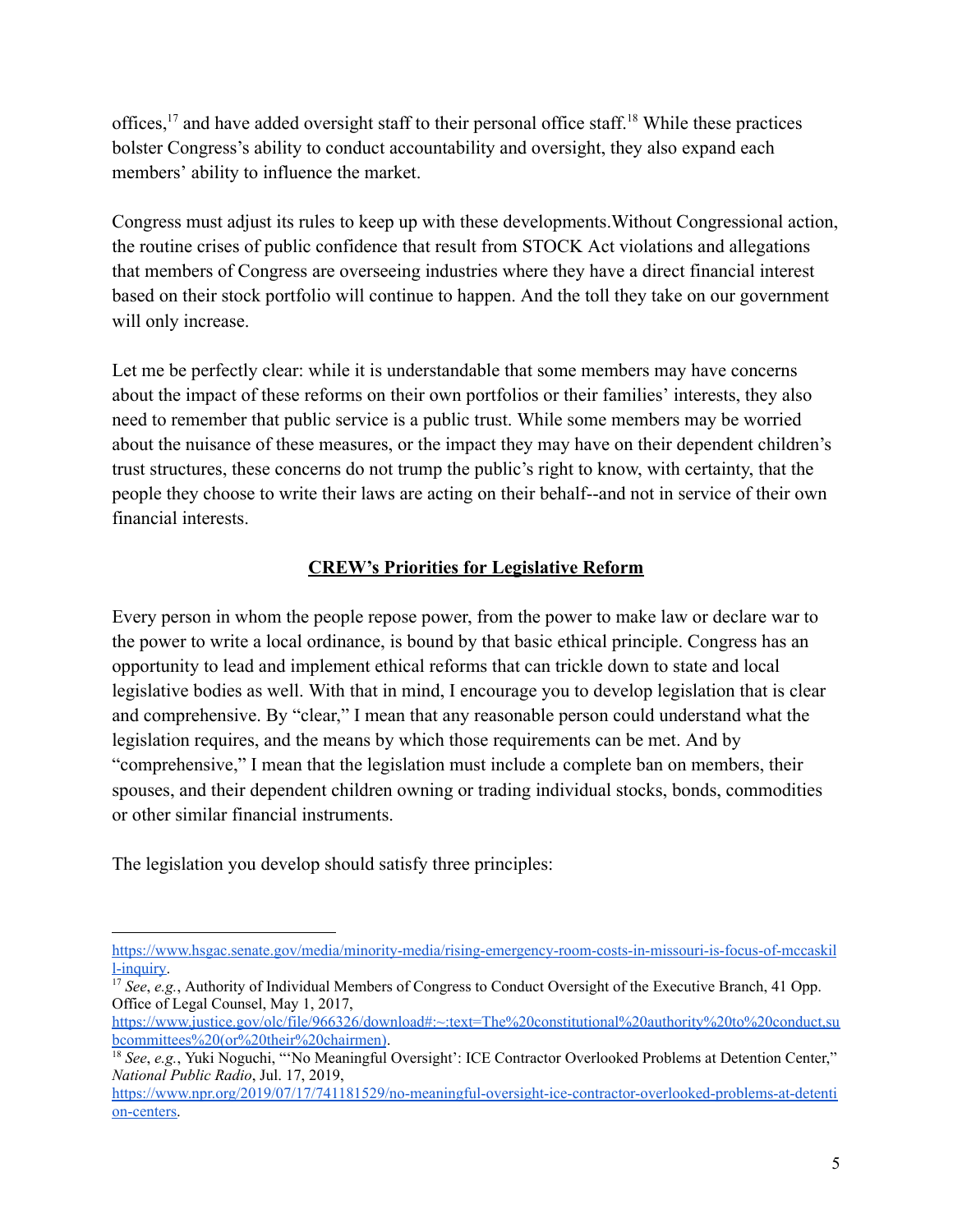- 1. It should prohibit members from trading and owning individual stocks and other similar securities;
- 2. The prohibition should extend to members' spouses and dependent children; and
- 3. It should incorporate a clear civil penalty that is easy to enforce.

Below, I discuss each of these principles and direct the Committee to the specific components of existing legislation that would best advance each principle. I encourage the Committee to craft a new bill that draws from the best individual elements of existing legislation.

### *Prohibit the trading or ownership of stocks and other similar securities*

The legislation must include a comprehensive ban on trading or owning individual stocks and other similar securities. This prohibition is crucial because it would address three key problems: (1) the actual conflicts of interest that arise when members of Congress take official actions that impact a company or industry where they or their families have a direct financial stake; (2) the public outrage over members appearing to trade on confidential information; and (3) the appearance of financial conflicts of interest. The only way to address all three issues is by banning members and their families from trading and owning individual securities.

Anything short of a ban will not fully address the problems you have been charged with solving. Members who have a keen sense of their portfolio, or who are allowed to trade some sub-category of stocks, will still have actual and potential conflicts of interest. A ban is necessary because unlike congressional staff, or officials in other branches of government, recusal is not a viable option for Members of Congress elected to represent their constituents in the legislative branch. Only a complete prohibition will circumvent both real and perceived conflicts, and the damaging second-guessing of members that occurs when those conflicts inevitably become public. This isn't about forcing members of Congress to take a vow of poverty. There are many ways to invest money that don't come with the risk of creating conflicts, including diversified mutual or index funds. This is not a new or outlandish concept: 40% of the members of the 117th Congress already make exclusive use of these investment vehicles.<sup>19</sup>

Placing individual assets into a qualified blind trust ("QBT"), absent a requirement to sell the original assets, is not a sufficient solution to the conflicts that these assets present. In general, QBTs are a vehicle which a potentially conflicted individual could use to divest their assets without dumping their holdings at a potentially inopportune time. The individual places their assets into a QBT and the trustee in their discretion may sell the assets over a period of time to reasonably ensure that they get a fair return on their investments. The trustee is free to invest the proceeds from the sale as they see fit. At that point the trust assets would become "blind."

<sup>19</sup> Campaign Legal Center, *Congressional Stock Trading By the Numbers - 117th Congress*, Feb. 18, 2022, <https://campaignlegal.org/document/congressional-stock-trading-numbers-117th-congress>.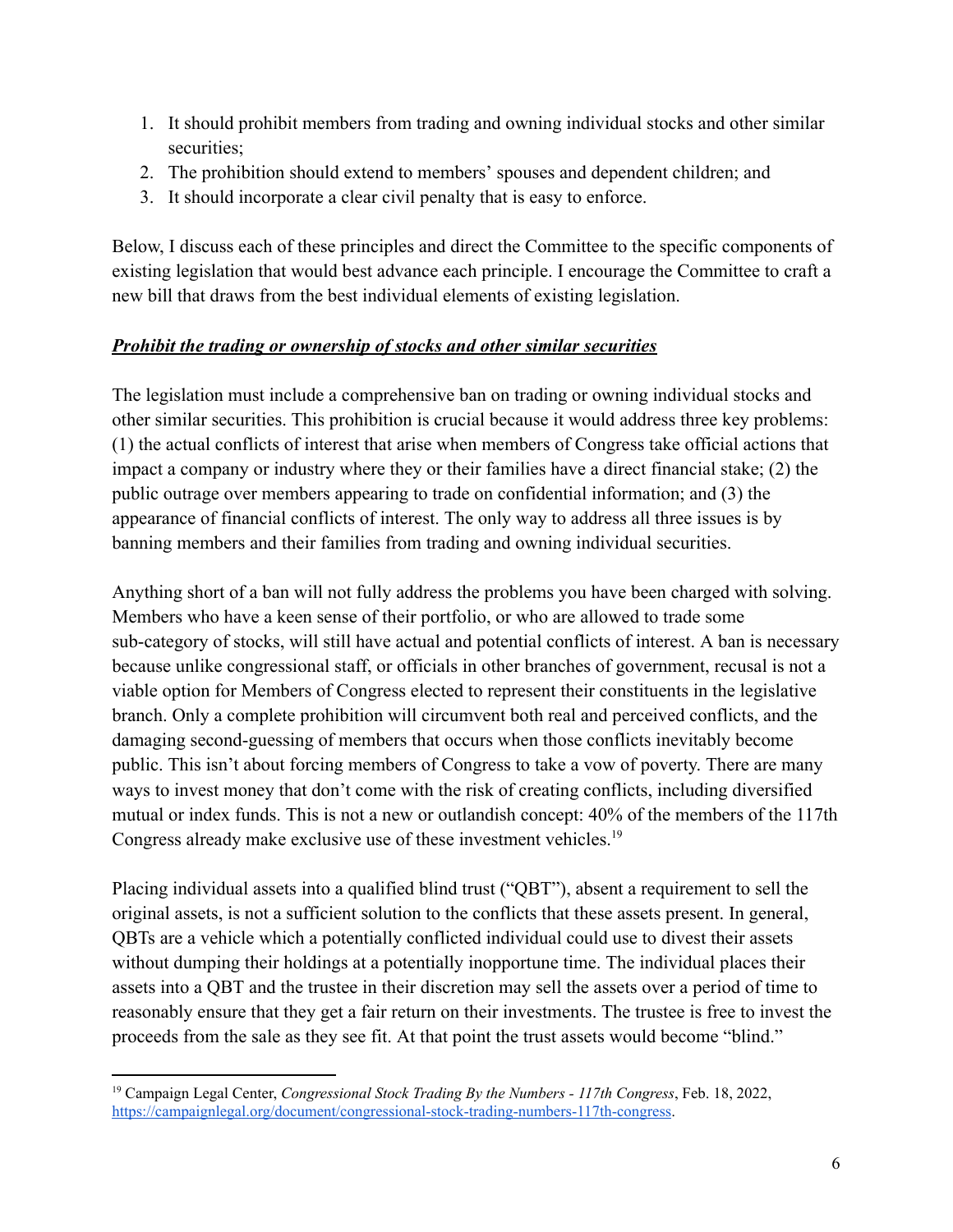But a trust is only "blind" when the beneficiary does not know what assets the trust holds, and for the QBT structure to fix the problem presented by stock ownership, it must be fully blind. This means that trustees must be directed to sell all the member's individual stocks, and members must not be permitted to retain any individual stocks held prior to joining Congress.

While I applaud the bi-partisan and bicameral groups of representatives and senators who have introduced legislation that seeks to address this problem, one in particular stands out in this respect: Rep. Jayapal and Rep. Rosendale's Bipartisan Ban on Congressional Stock Trading Act, H.R. 6678 ("BBCSTA" or "Jayapal-Rosendale").<sup>20</sup> Specifically, the BBCSTA bans members of Congress from owning individual stocks, bonds, or other similar financial instruments, and requires that all members divest of all such assets within 180 days. The language is clear and the policy is comprehensive.

## *Extend the prohibition to members' spouses and dependent children*

The ban outlined in our first recommendation must extend to members' spouses and dependent children, such that there is a comprehensive prohibition on members' spouses or dependent children owning or trading individual financial assets.

The importance of extending the ban to cover members' spouses and dependent children is self-evident: members must not be permitted to simply transfer their individual assets to a close family member to circumvent the law. A carve-out for spouses and dependent children would undermine much of the purpose of the legislation and allow the conflicts of interest that result from the ownership of individual assets to remain. This same principle holds in relation to the problem of public confidence: a spouse or dependent child who appears to profit from a member's actions or knowledge of the market is just as damaging to the public's perception of our government as a member profiting themselves. This restriction is also restrained, excluding other close familial relationships including members' parents and adult children, who have also drawn public attention and ethics concern because of their financial dealings.

The legislation that best covers this policy is Sen. Ossoff and Sen. Kelly's Ban Congressional Stock Trading Act, S. 3494 ("BCSTA" or "Ossoff-Kelly"), and its companion, Rep. Spanberger and Rep. Roy's TRUST in Congress Act, H.R. 336.<sup>21</sup> This legislation's text is clear, and the policy is unambiguous: spouses and dependent children are held to the same standard as the members themselves.

 $20$  Specifically, subsection (b).

<sup>&</sup>lt;sup>21</sup> Specifically, Section  $202(a)(2)(A)$ ).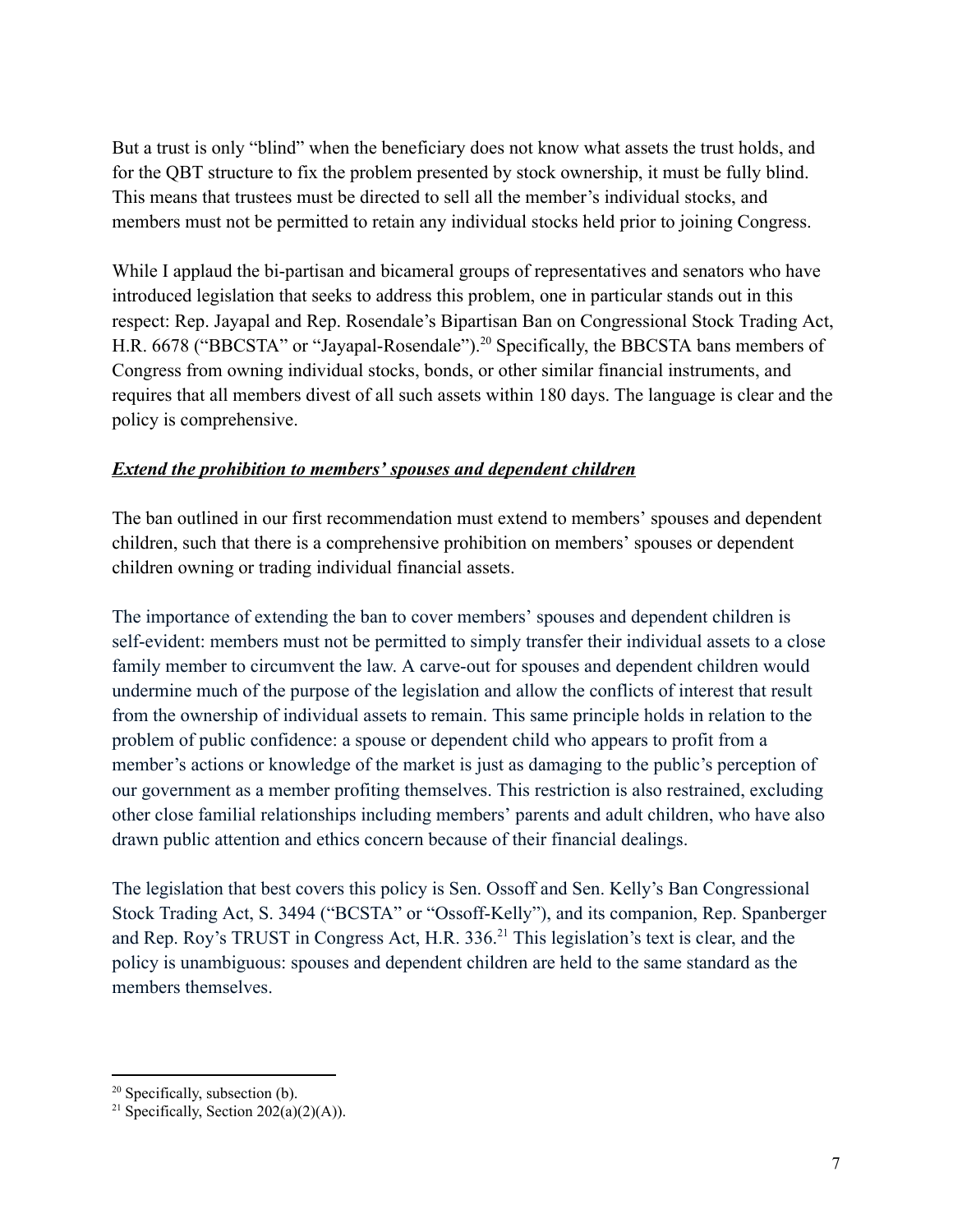I understand that some also call for including senior Congressional staff in any legislation that would ban members and their close relatives from owning or trading individual financial instruments. Senior staff play a critical role in our government, and therefore exert an outsize influence on the policymaking process. There are real and serious questions about the propriety of senior Congressional staff owning or trading individual stocks, especially given the recent revelations that 182 senior staff members violated the STOCK Act.<sup>22</sup> But these issues are materially different and substantially less concerning than those presented by members and their close relatives owning or trading individual financial instruments.

First, there is the simple, yet important, fact that members are the people whom the public has elected and entrusted with the authority to make law. While senior staff members can and often do wield a lot of influence over a member's thinking, they are not the people who vote on legislation. Members must be held to the highest standards of ethical conduct because they are the people's representatives in Washington. Staff are ultimately responsible to their employing members and can be fired or disciplined for engaging in behavior that the member believes is unethical or inconsistent with their values. Members are accountable to the public and the ethics rules should reflect these distinctions. Second, there is the practical fact that senior Congressional staff have the ability to recuse themselves to avoid working on issues that might create a conflict of interest. Members of Congress cannot recuse themselves from voting on legislation without depriving their constituents of their constitutional right to be represented in our government.

All of this counsels against including senior Congressional staff in this legislation. Theirs is a separate issue and may require a different approach.

### *Incorporate a clear civil penalty that is easy to enforce*

The legislation must include an enforcement mechanism that is both clear enough that members understand precisely what will happen should they violate the law, and significant enough to serve as a comprehensive deterrent. These two elements are worth discussing separately.

First, it is crucial that Members understand that they will be subject to punishment or civil penalties if they violate the act. The critical element here is the certainty that there will be accountability if they violate the law: decades of academic research demonstrate the centrality of this element to any enforcement regime.<sup>23</sup> This is a key problem with many of the current rules

<sup>23</sup> See, e.g., Valerie Wright, "Deterrence in Criminal Justice: Evaluating Certainty vs. Severity of Punishment," The Sentencing Project, Nov. 2010,

<sup>&</sup>lt;sup>22</sup> Kimberly Leonard, Warren Rojas, and Camila DeChalus, "At least 182 high ranking congressional staffers have violated a federal conflicts-of-interest law with overdue disclosure of their personal stock trades," *Business Insider*, Dec. 13, 2021,

<https://www.businessinsider.com/congress-staff-violated-stock-act-conflicts-of-interest-possible-2021-12>.

[https://www.sentencingproject.org/wp-content/uploads/2016/01/Deterrence-in-Criminal-Justice.pdf.](https://www.sentencingproject.org/wp-content/uploads/2016/01/Deterrence-in-Criminal-Justice.pdf)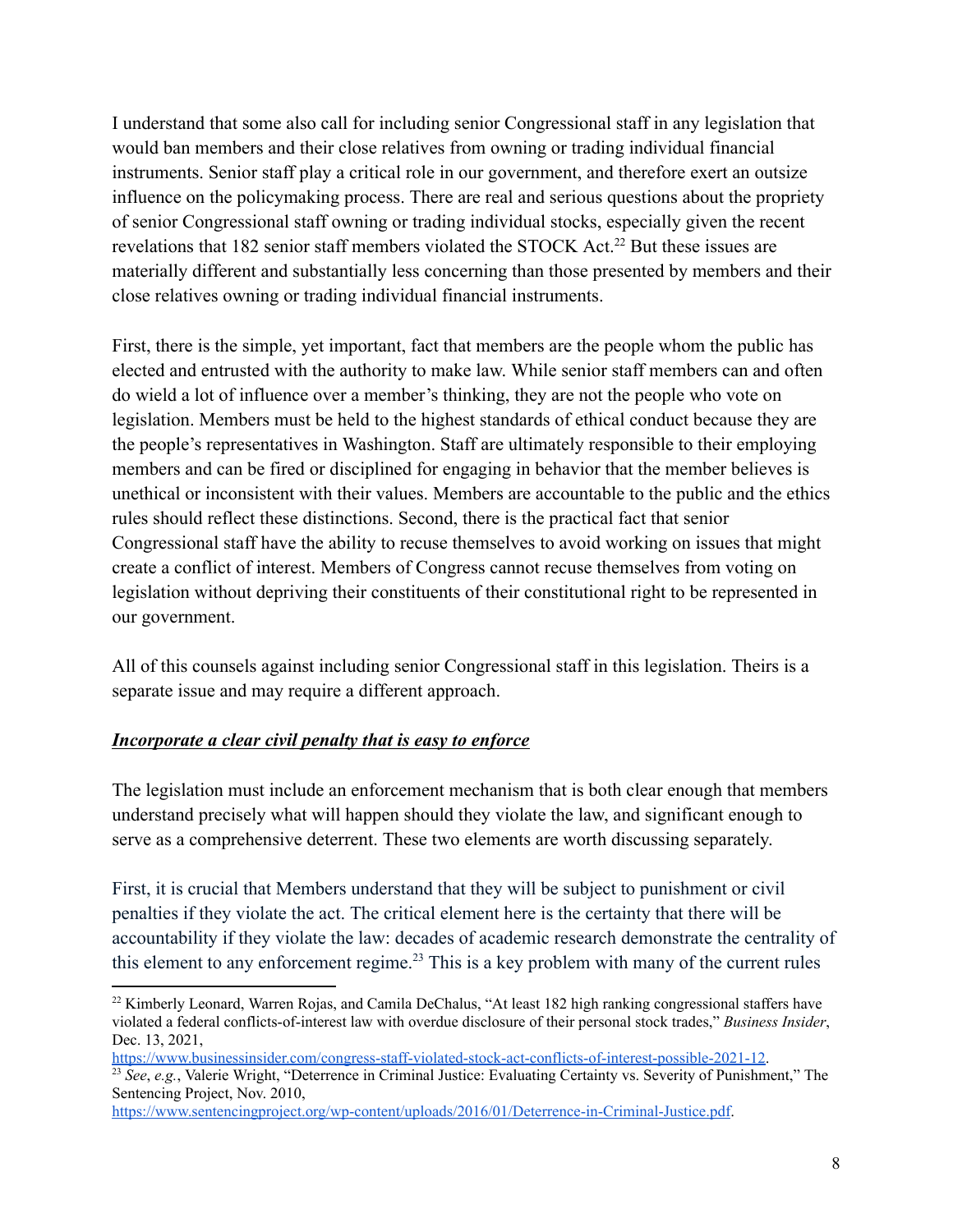regulating Congressional ethics: not only are the rules themselves convoluted and hard to understand, the ethics committees are often permissive in their guidance on and enforcement of violations even when they find them. This is precisely why this element is so important: members are used to a permissive Congressional ethics regime; if they believe that the ban on stock ownership is similarly dysfunctional and unenforceable, some will not take compliance seriously.

For these reasons, the legislation should not create a standard of intent that would make enforcement unworkable or unlikely. A clear and comprehensive ban on owning or trading individual financial instruments should not require that the enforcing authority prove intent at all: either the member owns an individual stock, bond, commodity, or other similar financial instrument within the prescribed period or they don't. It simply doesn't matter what the member intended. Adding an intent requirement to this legislation would only serve to make enforcement less likely; and a stringent standard, such as requiring proof that a member "knowingly" violated the act, could make the entire legislation unenforceable.

Second, the penalty for violating the ban must be substantial enough that members are actually deterred. This self-evident policy is critical in the context of regulating the ownership or trading of individual financial instruments: each transaction, each individual stock, will come with a value calculation, and if the penalty for violating the ban is negligible, then the calculation may favor violating the ban. This is the general theory of deterrence, and while it is worth evaluating its effectiveness in certain criminal justice scenarios, its value in financial circumstances is clear.

I am happy to say that this is an area of policy strength for many of the outstanding pieces of legislation. However, I would encourage the Committee to consider a hybrid approach: include each type of civil penalty, whichever is greatest. Specifically, I would recommend the civil penalties in Ossoff-Kelly and Jayapal-Rosendale, and the disgorgement of gains provision in Rep. Hartzler's Banning Insider Trading in Congress Act, H.R. 6490, whichever is greater.

#### **Conclusion**

The Committee on House Administration is tasked with developing legislation to respond to the growing crisis in public confidence arising from members owning or trading individual stocks, bonds, and other similar financial instruments. The public's justifiable and predictable outrage over the various instances at the beginning of the pandemic where members appeared to trade on confidential information has not subsided. Instead, it has fed the growing distrust in Congress as an institution.

The public is right to hold their representatives to the highest of ethical standards, and to demand accountability when those representatives fail to live up to them. Wide bipartisan majorities